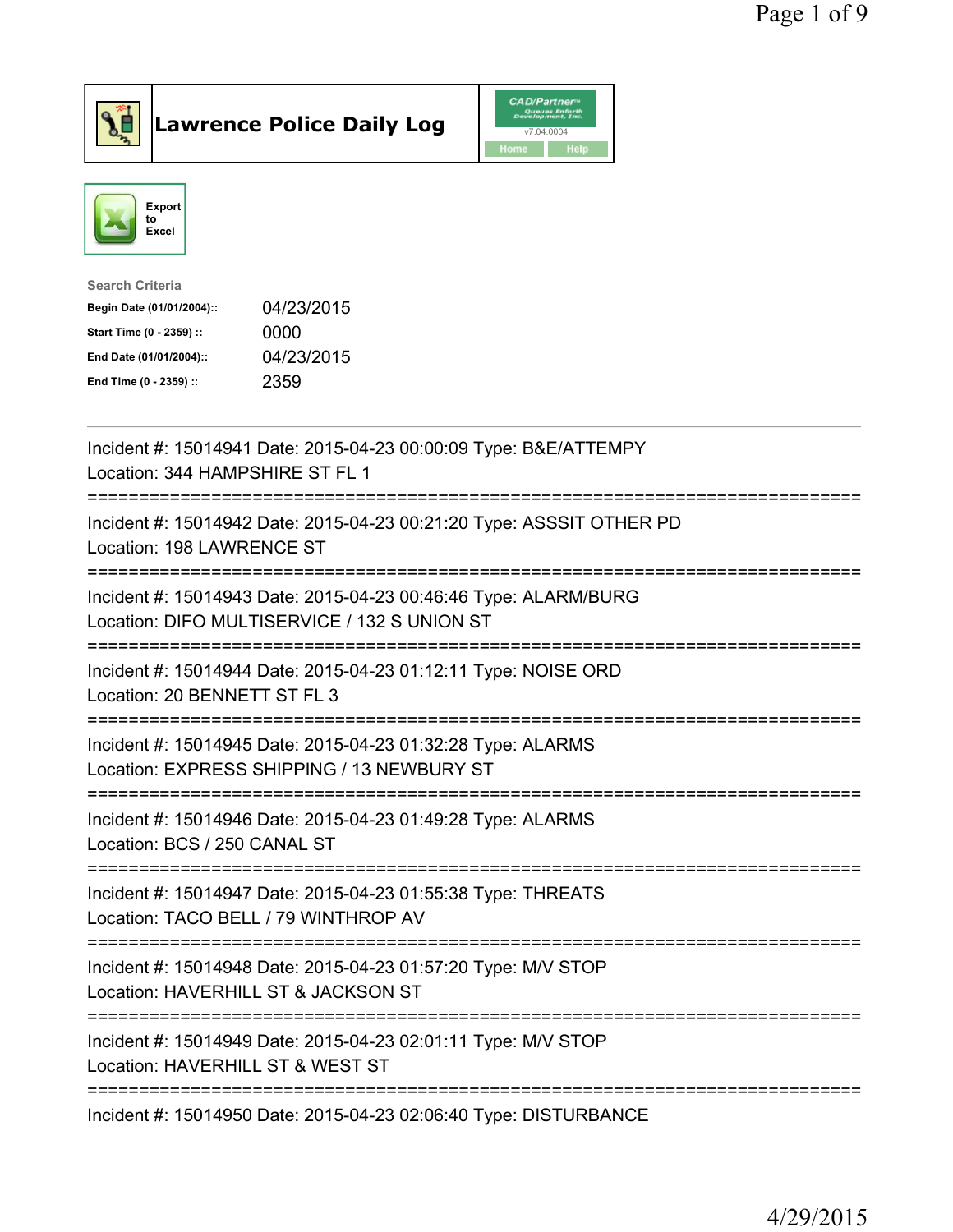| Location: 143 NEWBURY ST #2<br>============================                                                                                |
|--------------------------------------------------------------------------------------------------------------------------------------------|
| Incident #: 15014951 Date: 2015-04-23 02:16:38 Type: A&B D/W PAST<br>Location: 26 MARGIN ST<br>================================            |
| Incident #: 15014952 Date: 2015-04-23 03:23:07 Type: EXTRA SURVEIL<br>Location: 46 KINGSTON ST                                             |
| Incident #: 15014953 Date: 2015-04-23 05:52:37 Type: M/V STOP<br>Location: BROADWAY & COMMON ST                                            |
| :===================<br>Incident #: 15014954 Date: 2015-04-23 06:12:20 Type: LIC PLATE STO<br>Location: 594 ESSEX ST                       |
| ========================<br>Incident #: 15014955 Date: 2015-04-23 06:47:37 Type: M/V STOP<br><b>Location: RIVERSIDE DR</b>                 |
| Incident #: 15014956 Date: 2015-04-23 06:59:49 Type: M/V STOP<br>Location: MARBLE AV & WATER ST<br>==========================              |
| Incident #: 15014957 Date: 2015-04-23 07:14:20 Type: ALARMS<br>Location: FASTEN-ALL / 106 MARSTON ST                                       |
| Incident #: 15014958 Date: 2015-04-23 07:18:46 Type: TOW/REPOSSED<br>Location: 432 HOWARD ST                                               |
| Incident #: 15014959 Date: 2015-04-23 07:24:09 Type: M/V STOP<br>Location: AMESBURY ST & HAVERHILL ST                                      |
| ======================================<br>Incident #: 15014960 Date: 2015-04-23 07:49:32 Type: LARCENY/PAST<br>Location: 129 BROOKFIELD ST |
| Incident #: 15014961 Date: 2015-04-23 08:00:07 Type: PARK & WALK<br>Location: 205 BROADWAY                                                 |
| Incident #: 15014962 Date: 2015-04-23 08:17:46 Type: M/V STOP<br>Location: BROADWAY & ESSEX ST                                             |
| Incident #: 15014963 Date: 2015-04-23 09:20:58 Type: M/V STOP<br>Location: COMMON ST & UNION ST                                            |
| Incident #: 15014964 Date: 2015-04-23 10:03:04 Type: B&E/MV/PAST<br>Location: 17 SALEM ST                                                  |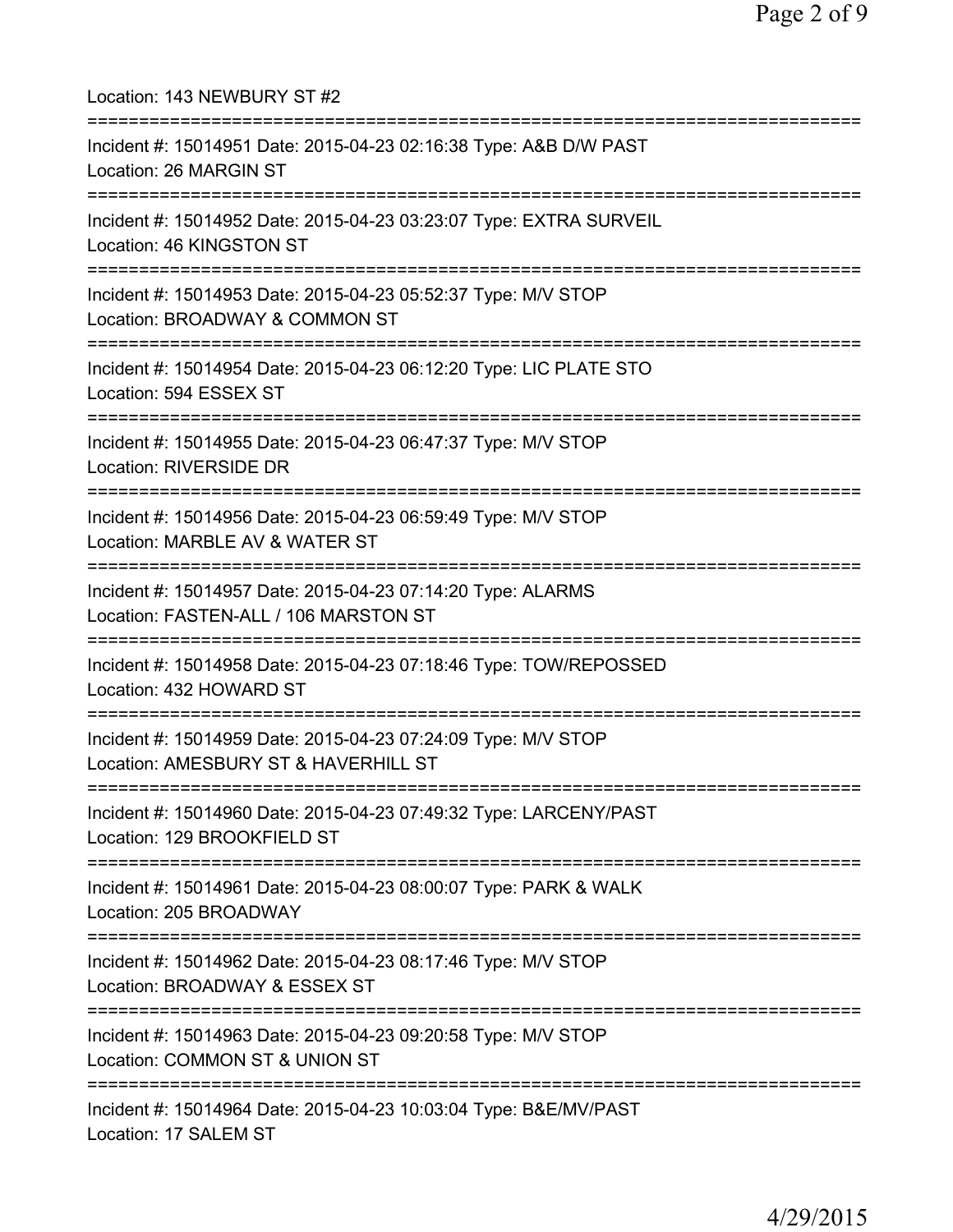| Incident #: 15014965 Date: 2015-04-23 10:05:57 Type: TOW OF M/V<br>Location: FRANKLIN ST & LOWELL ST<br>=======================                       |
|-------------------------------------------------------------------------------------------------------------------------------------------------------|
| Incident #: 15014966 Date: 2015-04-23 10:07:06 Type: MV/BLOCKING<br>Location: 49 EXCHANGE ST                                                          |
| Incident #: 15014967 Date: 2015-04-23 10:15:38 Type: SERVE 209A<br>Location: 7 MARIQUE DR                                                             |
| Incident #: 15014968 Date: 2015-04-23 10:22:17 Type: 209A/SERVE<br>Location: 6 BELMONT ST                                                             |
| Incident #: 15014969 Date: 2015-04-23 10:22:19 Type: LARCENY/MV/PAST<br>Location: 477 HAVERHILL ST                                                    |
| Incident #: 15014970 Date: 2015-04-23 10:24:37 Type: ALARM/BURG<br>Location: 1055 ESSEX ST                                                            |
| Incident #: 15014971 Date: 2015-04-23 10:28:44 Type: SUS PERS/MV<br>Location: 12 METHUEN ST<br>---------------                                        |
| Incident #: 15014972 Date: 2015-04-23 10:38:19 Type: TOW OF M/V<br>Location: JACKSON ST & JACKSON CT<br>=============================<br>============ |
| Incident #: 15014973 Date: 2015-04-23 10:51:03 Type: AUTO ACC/NO PI<br>Location: 160 COMMON ST                                                        |
| Incident #: 15014974 Date: 2015-04-23 10:57:51 Type: VANDALISM<br>Location: 35 COMMON ST                                                              |
| ===================================<br>Incident #: 15014975 Date: 2015-04-23 11:01:28 Type: AUTO ACC/NO PI<br>Location: COMMON ST & FRANKLIN ST       |
| Incident #: 15014976 Date: 2015-04-23 11:04:53 Type: B&E/MV/PAST<br>Location: 3 SALEM ST                                                              |
| Incident #: 15014977 Date: 2015-04-23 11:19:11 Type: M/V STOP<br>Location: ESSEX ST & JACKSON ST                                                      |
| Incident #: 15014978 Date: 2015-04-23 11:20:00 Type: LOST PROPERTY<br>Location: 69 LEXINGTON ST                                                       |
|                                                                                                                                                       |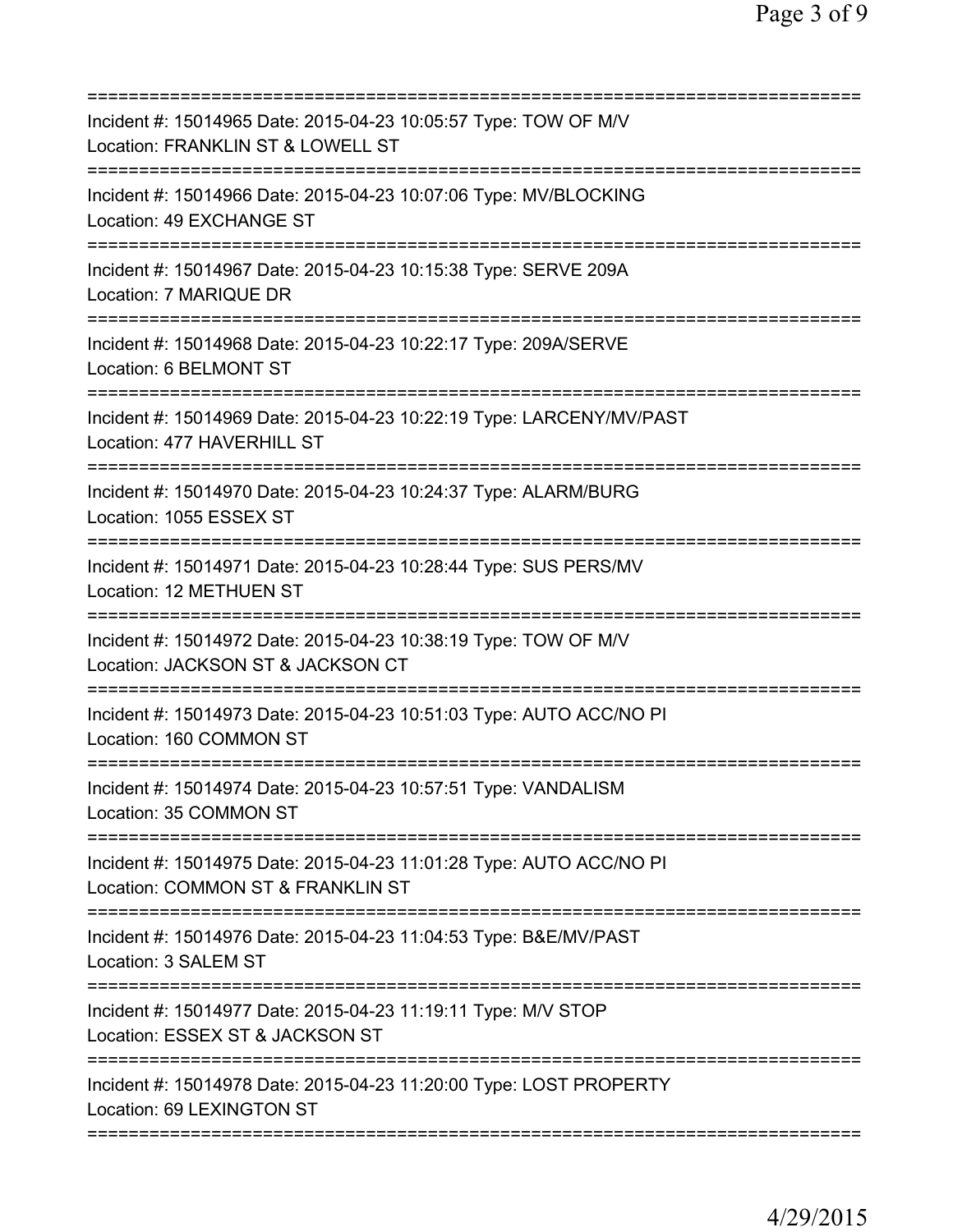| Incident #: 15014979 Date: 2015-04-23 11:26:57 Type: LOST PROPERTY<br>Location: 11 BYRON AV                                  |
|------------------------------------------------------------------------------------------------------------------------------|
| Incident #: 15014982 Date: 2015-04-23 11:34:05 Type: LOST PROPERTY<br>Location: 77 S. UNION                                  |
| Incident #: 15014980 Date: 2015-04-23 11:39:15 Type: UNKNOWN PROB<br>Location: 335 LAWRENCE ST #1ST                          |
| Incident #: 15014981 Date: 2015-04-23 11:41:55 Type: ALARM/BURG<br>Location: 120 E CAMBRIDGE ST                              |
| Incident #: 15014983 Date: 2015-04-23 11:45:29 Type: AUTO ACC/UNK PI<br>Location: 360 MERRIMACK ST                           |
| Incident #: 15014984 Date: 2015-04-23 11:51:58 Type: INVESTIGATION<br>Location: 498 LOWELL ST, METHUEN MA                    |
| Incident #: 15014985 Date: 2015-04-23 12:09:02 Type: ALARM/HOLD<br>Location: 33 OREGON AV #1                                 |
| Incident #: 15014986 Date: 2015-04-23 12:16:17 Type: M/V STOP<br>Location: BROADWAY & MANCHESTER ST                          |
| Incident #: 15014987 Date: 2015-04-23 12:17:51 Type: UNKNOWN PROB<br>Location: 27 YALE ST                                    |
| Incident #: 15014988 Date: 2015-04-23 12:31:43 Type: FIGHT<br>Location: 42 WASHINGTON ST                                     |
| Incident #: 15014989 Date: 2015-04-23 12:35:10 Type: COURT DOC SERVE<br>Location: PEMBERTON PARK / null                      |
| =========================<br>Incident #: 15014990 Date: 2015-04-23 13:06:06 Type: M/V STOP<br>Location: BROADWAY & LOWELL ST |
| Incident #: 15014991 Date: 2015-04-23 13:43:49 Type: M/V STOP<br>Location: E HAVERHILL ST & KENDALL ST                       |
| Incident #: 15014992 Date: 2015-04-23 13:46:23 Type: E911 HANGUP<br>Location: 112 PHILLIPS ST FL 3RD                         |
| Incident #: 15014994 Date: 2015-04-23 13:53:45 Type: NEIGHBOR PROB                                                           |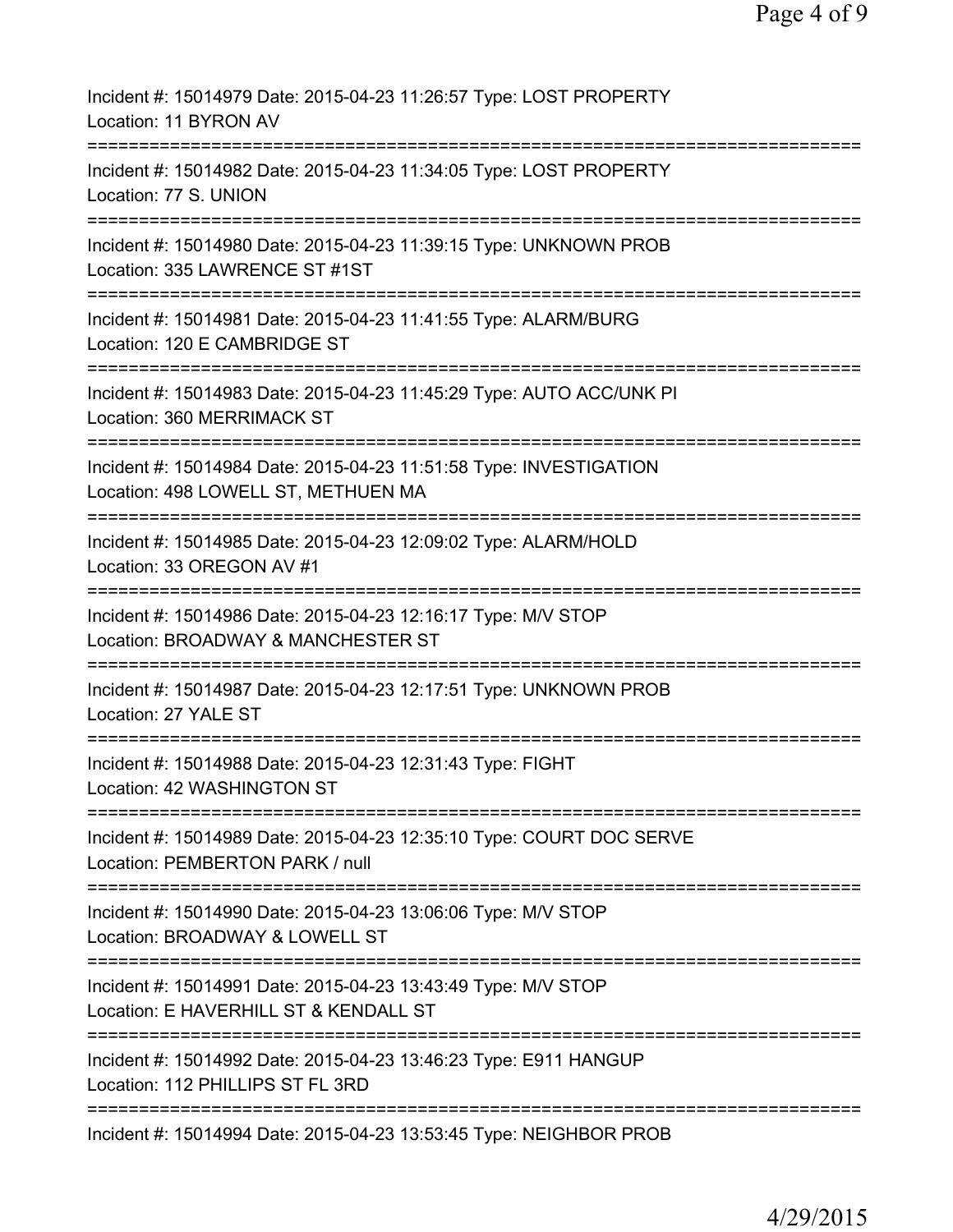Location: 19 KENT ST =========================================================================== Incident #: 15014993 Date: 2015-04-23 13:54:25 Type: RECOV/STOL/MV Location: PARK ST & WILLOW ST =========================================================================== Incident #: 15014995 Date: 2015-04-23 14:25:33 Type: SHOPLIFTING Location: LIGHTSHIP LIQUOR INC / 94 S UNION ST =========================================================================== Incident #: 15014996 Date: 2015-04-23 14:28:25 Type: THREATS Location: BORDER MARKET / 651 BROADWAY =========================================================================== Incident #: 15014997 Date: 2015-04-23 14:29:42 Type: AUTO ACC/NO PI Location: SHOWCASE CINEMA / 141 WINTHROP AV =========================================================================== Incident #: 15014998 Date: 2015-04-23 14:37:07 Type: NEIGHBOR PROB Location: 80 BUNKERHILL ST =========================================================================== Incident #: 15014999 Date: 2015-04-23 14:38:29 Type: TRESPASSING Location: 29 BERKELEY ST =========================================================================== Incident #: 15015000 Date: 2015-04-23 14:58:35 Type: ALARM/BURG Location: 22 HOFFMAN AV =========================================================================== Incident #: 15015001 Date: 2015-04-23 15:08:28 Type: SUS PERS/MV Location: 137 BERKELEY ST =========================================================================== Incident #: 15015002 Date: 2015-04-23 15:10:11 Type: SUS PERS/MV Location: BROADWAY & CEDAR ST =========================================================================== Incident #: 15015003 Date: 2015-04-23 15:19:53 Type: TOW OF M/V Location: 53 BRADFORD ST =========================================================================== Incident #: 15015004 Date: 2015-04-23 15:22:06 Type: DOMESTIC/PAST Location: TARSHI LAW OFFICES / 510 ESSEX ST =========================================================================== Incident #: 15015005 Date: 2015-04-23 15:28:14 Type: SUS PERS/MV Location: 1 TREMONT ST =========================================================================== Incident #: 15015006 Date: 2015-04-23 15:30:56 Type: AUTO ACC/NO PI Location: CHESTER ST & DAVIS ST =========================================================================== Incident #: 15015007 Date: 2015-04-23 15:31:20 Type: TOW OF M/V Location: FRANKLIN ST & VALLEY ST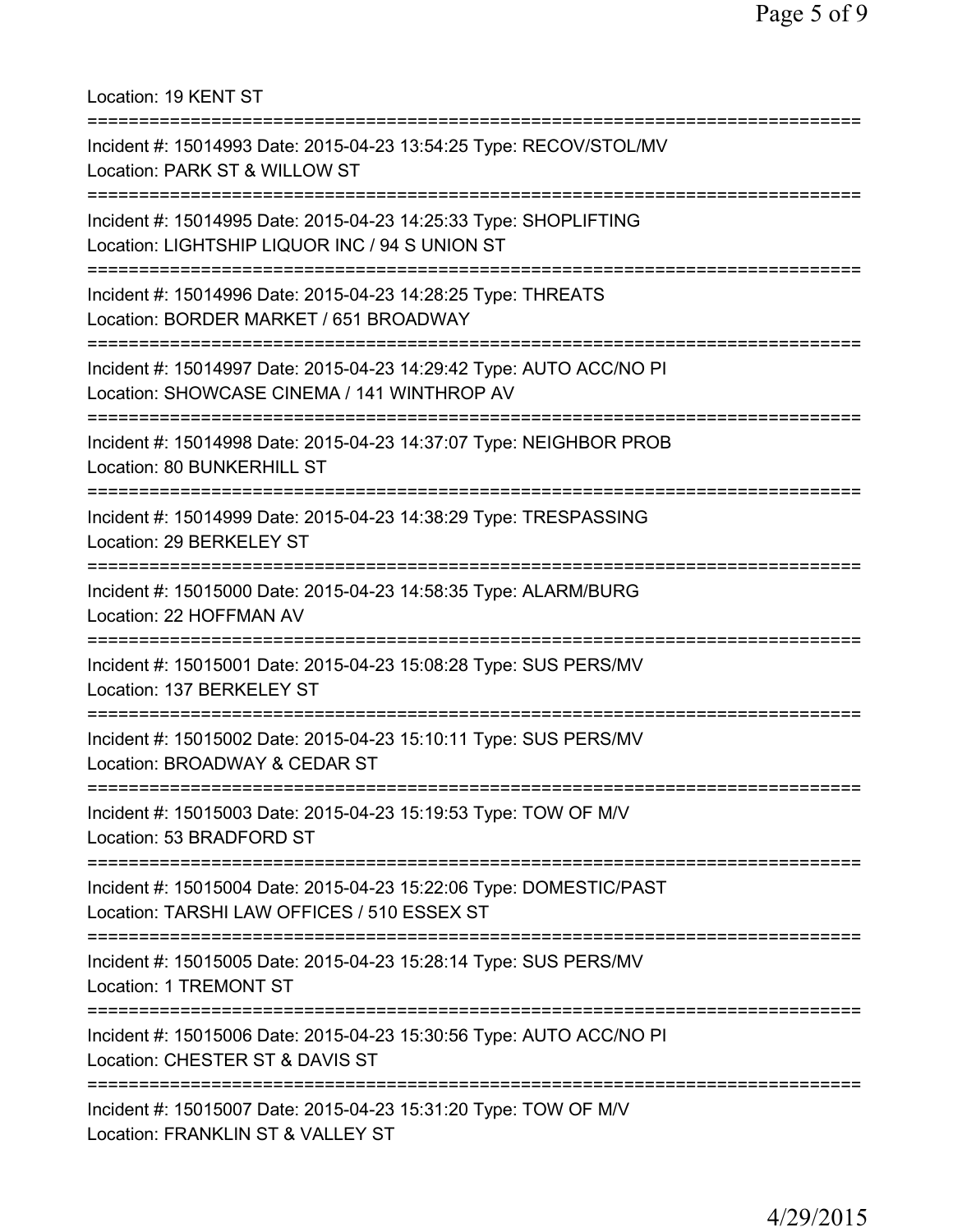| Incident #: 15015008 Date: 2015-04-23 15:40:07 Type: DOMESTIC/PROG<br><b>Location: DUCK BRIDGE</b>                                              |
|-------------------------------------------------------------------------------------------------------------------------------------------------|
| Incident #: 15015009 Date: 2015-04-23 15:45:11 Type: MEDIC SUPPORT<br>Location: 148 EXCHANGE ST FL 2ND                                          |
| Incident #: 15015010 Date: 2015-04-23 16:02:17 Type: DOMESTIC/PROG<br>Location: 952 ESSEX ST                                                    |
| Incident #: 15015011 Date: 2015-04-23 16:29:22 Type: THREATS<br>Location: 4 A SALEM ST                                                          |
| Incident #: 15015012 Date: 2015-04-23 16:31:22 Type: UNATENEDCHILD<br>Location: METHUEN ST & UNION ST                                           |
| ===========================<br>Incident #: 15015013 Date: 2015-04-23 16:50:38 Type: LARCENY/PAST<br>Location: COMMUNITY OPTICS / 410 ESSEX ST   |
| Incident #: 15015014 Date: 2015-04-23 17:17:34 Type: M/V STOP<br>Location: 72 CROSS ST                                                          |
| Incident #: 15015015 Date: 2015-04-23 17:20:52 Type: CK WELL BEING<br>Location: PRIMO'S LIQUORS / 450 HAVERHILL ST<br>========================= |
| Incident #: 15015016 Date: 2015-04-23 17:26:02 Type: ASSSIT OTHER PD<br>Location: MARKET ST & S UNION ST                                        |
| Incident #: 15015017 Date: 2015-04-23 17:27:51 Type: M/V STOP<br>Location: HAVERHILL ST & WEST ST                                               |
| Incident #: 15015018 Date: 2015-04-23 17:39:10 Type: M/V STOP<br>Location: BROADWAY & CONCORD ST                                                |
| Incident #: 15015019 Date: 2015-04-23 17:49:47 Type: MEDIC SUPPORT<br>Location: 46 MORTON ST FL 1                                               |
| Incident #: 15015020 Date: 2015-04-23 17:52:38 Type: M/V STOP<br>Location: PARKER ST & SALEM ST                                                 |
| ============================<br>Incident #: 15015021 Date: 2015-04-23 17:57:38 Type: AUTO ACC/NO PI<br>Location: 27 PLEASANT PL                 |
|                                                                                                                                                 |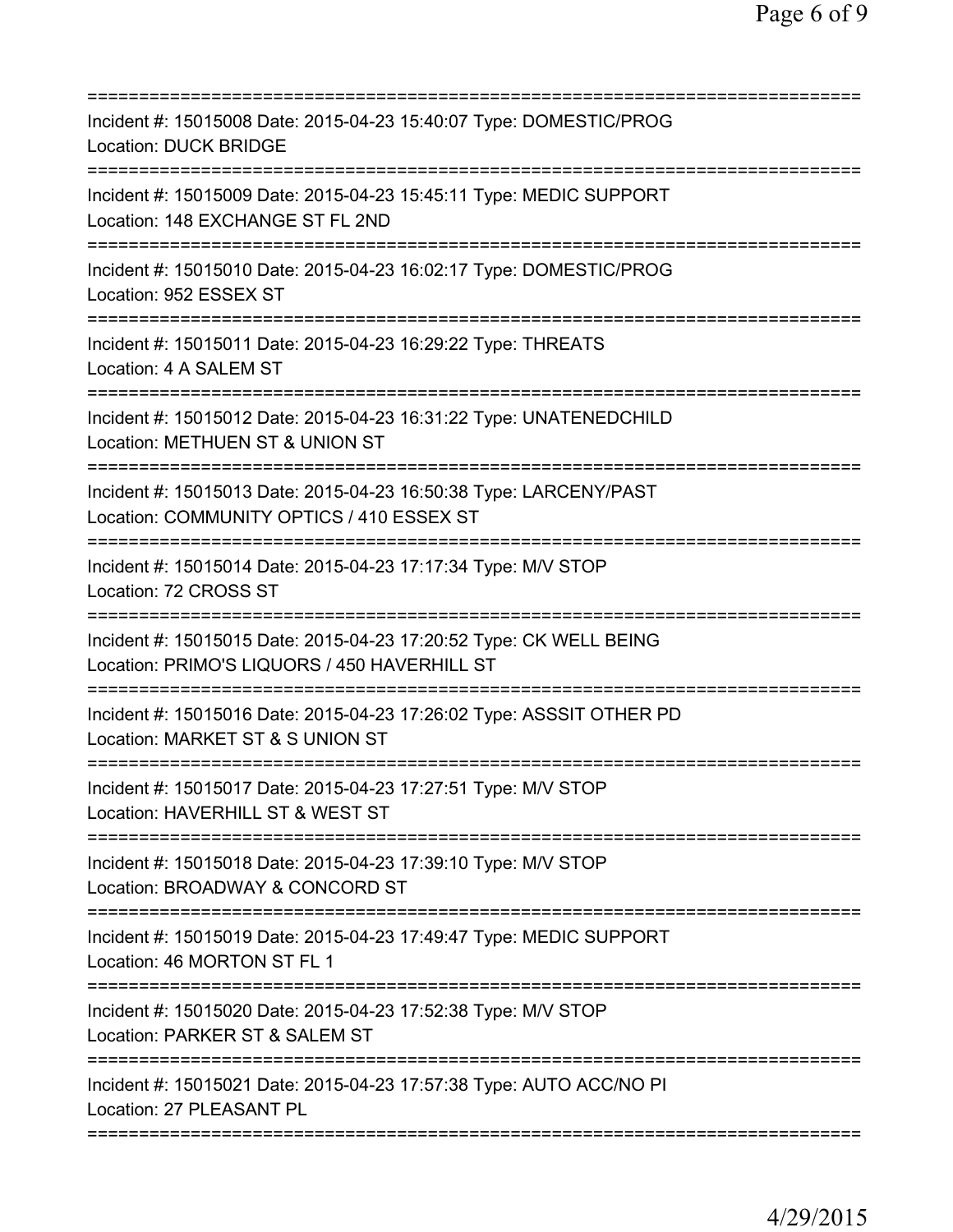| Incident #: 15015022 Date: 2015-04-23 18:05:21 Type: M/V STOP<br>Location: 425 MARKET ST                                |
|-------------------------------------------------------------------------------------------------------------------------|
| Incident #: 15015023 Date: 2015-04-23 18:07:30 Type: M/V STOP<br>Location: 425 MARKET ST                                |
| Incident #: 15015024 Date: 2015-04-23 18:22:03 Type: M/V STOP<br>Location: MARSTON ST & STORROW ST                      |
| Incident #: 15015025 Date: 2015-04-23 18:24:41 Type: M/V STOP<br>Location: ABBOTT ST & OSGOOD ST                        |
| Incident #: 15015026 Date: 2015-04-23 18:25:41 Type: DRUG VIO<br>Location: 103 SUMMER ST FL 1                           |
| Incident #: 15015027 Date: 2015-04-23 18:31:41 Type: M/V STOP<br>Location: AMHERST ST & BEACON ST                       |
| Incident #: 15015028 Date: 2015-04-23 18:32:09 Type: INVEST CONT<br>Location: 90 LOWELL ST                              |
| Incident #: 15015029 Date: 2015-04-23 18:36:58 Type: M/V STOP<br>Location: CEDAR ST & FRANKLIN ST                       |
| Incident #: 15015030 Date: 2015-04-23 18:48:21 Type: A&B D/W PAST<br>Location: 86 EVERETT ST #FRONT FL 2                |
| Incident #: 15015031 Date: 2015-04-23 18:52:56 Type: M/V STOP<br>Location: 81 CROSS ST                                  |
| Incident #: 15015032 Date: 2015-04-23 19:02:40 Type: M/V STOP<br>Location: 105 SUMMER ST                                |
| Incident #: 15015033 Date: 2015-04-23 19:03:20 Type: M/V STOP<br>Location: AUBURN ST & CROSS ST                         |
| ===========================<br>Incident #: 15015034 Date: 2015-04-23 19:22:51 Type: ALARM/BURG<br>Location: 91 GLENN ST |
| Incident #: 15015035 Date: 2015-04-23 19:23:59 Type: ALARM/BURG<br>Location: 10 S BROADWAY                              |
| Incident #: 15015036 Date: 2015-04-23 19:38:58 Type: AUTO ACC/NO PI                                                     |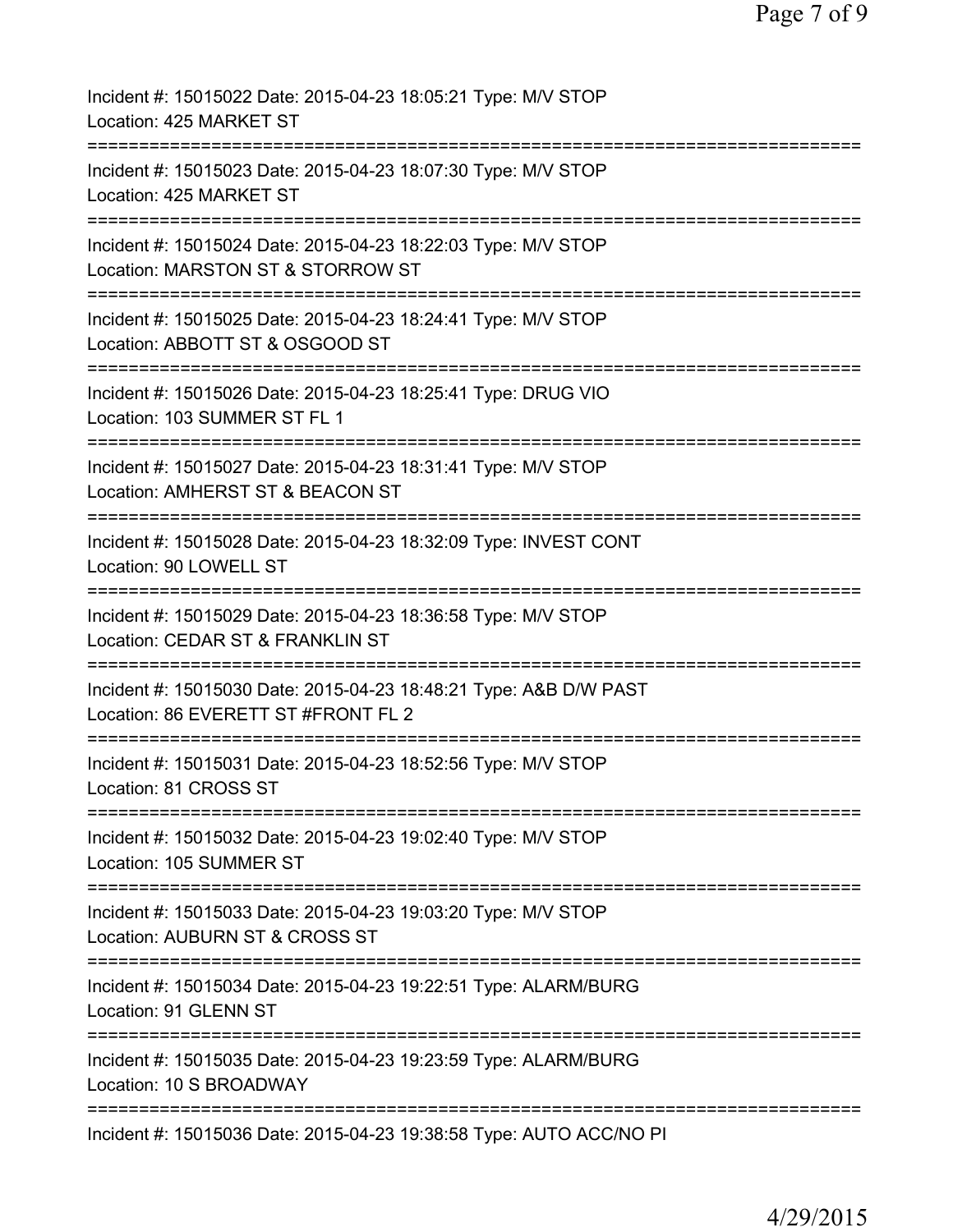| Location: ANDOVER ST & S BROADWAY                                                                                                           |
|---------------------------------------------------------------------------------------------------------------------------------------------|
| Incident #: 15015037 Date: 2015-04-23 19:43:38 Type: M/V STOP<br>Location: 30 ROBINSON CT                                                   |
| Incident #: 15015038 Date: 2015-04-23 19:48:12 Type: M/V STOP<br>Location: AMESBURY ST & BRADFORD ST<br>=================================== |
| Incident #: 15015039 Date: 2015-04-23 20:08:56 Type: 209A/VIOLATION<br>Location: 162 ABBOTT ST FL 2                                         |
| ;================================<br>Incident #: 15015040 Date: 2015-04-23 20:12:33 Type: KEEP PEACE<br>Location: 19 WINTER ST              |
| :=============================<br>Incident #: 15015041 Date: 2015-04-23 20:13:17 Type: ALARM/BURG<br>Location: 258 E HAVERHILL ST           |
| Incident #: 15015042 Date: 2015-04-23 20:17:04 Type: DISTURBANCE<br>Location: 700 ESSEX ST                                                  |
| Incident #: 15015043 Date: 2015-04-23 20:46:33 Type: SUS PERS/MV<br>Location: EXCHANGE ST & MYRTLE ST                                       |
| Incident #: 15015044 Date: 2015-04-23 20:57:53 Type: M/V STOP<br>Location: CANAL ST & FRANKLIN ST                                           |
| Incident #: 15015045 Date: 2015-04-23 21:24:46 Type: SHOTS FIRED<br>Location: 68 HAMPSHIRE ST                                               |
| Incident #: 15015046 Date: 2015-04-23 22:12:55 Type: ALARM/BURG<br>Location: 91 S BROADWAY                                                  |
| Incident #: 15015047 Date: 2015-04-23 22:17:58 Type: SHOPLIFTING<br>Location: 603 ANDOVER ST                                                |
| Incident #: 15015048 Date: 2015-04-23 23:02:49 Type: M/V STOP<br><b>Location: ALLEN ST</b>                                                  |
| ----------------<br>Incident #: 15015049 Date: 2015-04-23 23:10:50 Type: M/V STOP<br>Location: CEDAR ST & FRANKLIN ST                       |
| Incident #: 15015050 Date: 2015-04-23 23:14:40 Type: M/V STOP<br>Location: CENTRAL BRIDGE / 0 MERRIMACK ST                                  |